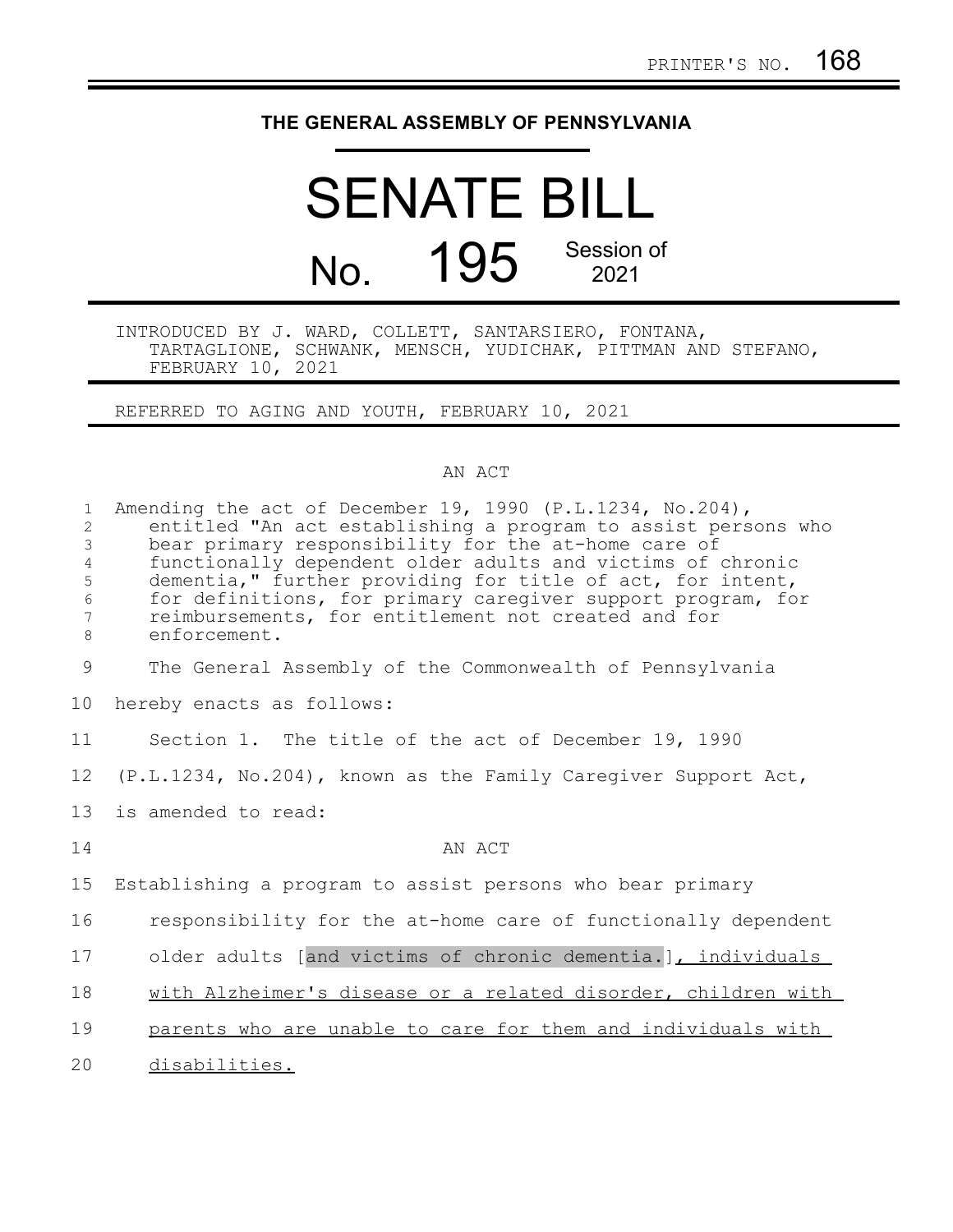Section 2. Section 2 introductory paragraph of the act is amended to read: 1 2

Section 2. Intent. 3

It is the intent of this act to ease the strain of caregiving and to assist adult family members and other individuals who bear primary responsibility for the at-home care of functionally dependent older adults and other adults who are [victims of chronic dementia] living with Alzheimer's disease or a related disorder by providing resources for services such as the following: 4 5 6 7 8 9 10

\* \* \* 11

Section 3. The definitions of "adult with chronic dementia," "care receiver," "household income" and "primary caregiver" in section 3 of the act are amended and the section is amended by adding definitions to read: 12 13 14 15

Section 3. Definitions. 16

The following words and phrases when used in this act shall have the meanings given to them in this section unless the context clearly indicates otherwise: 17 18 19

["Adult with chronic dementia." A person 18 years of age or older residing within this Commonwealth who has an irreversible global loss of cognitive function, causing evident intellectual impairment which always includes memory loss, without alteration of state of consciousness as diagnosed by a physician and is severe enough to interfere with work or social activities, or both, and to require continuous care or supervision.] "Alzheimer's disease or a related disorder." An irreversible and progressive neurological disorder diagnosed by a physician 20 21 22 23 24 25 26 27 28

that: 29

(1) causes cognitive and memory impairment, behavioral 20210SB0195PN0168 - 2 -30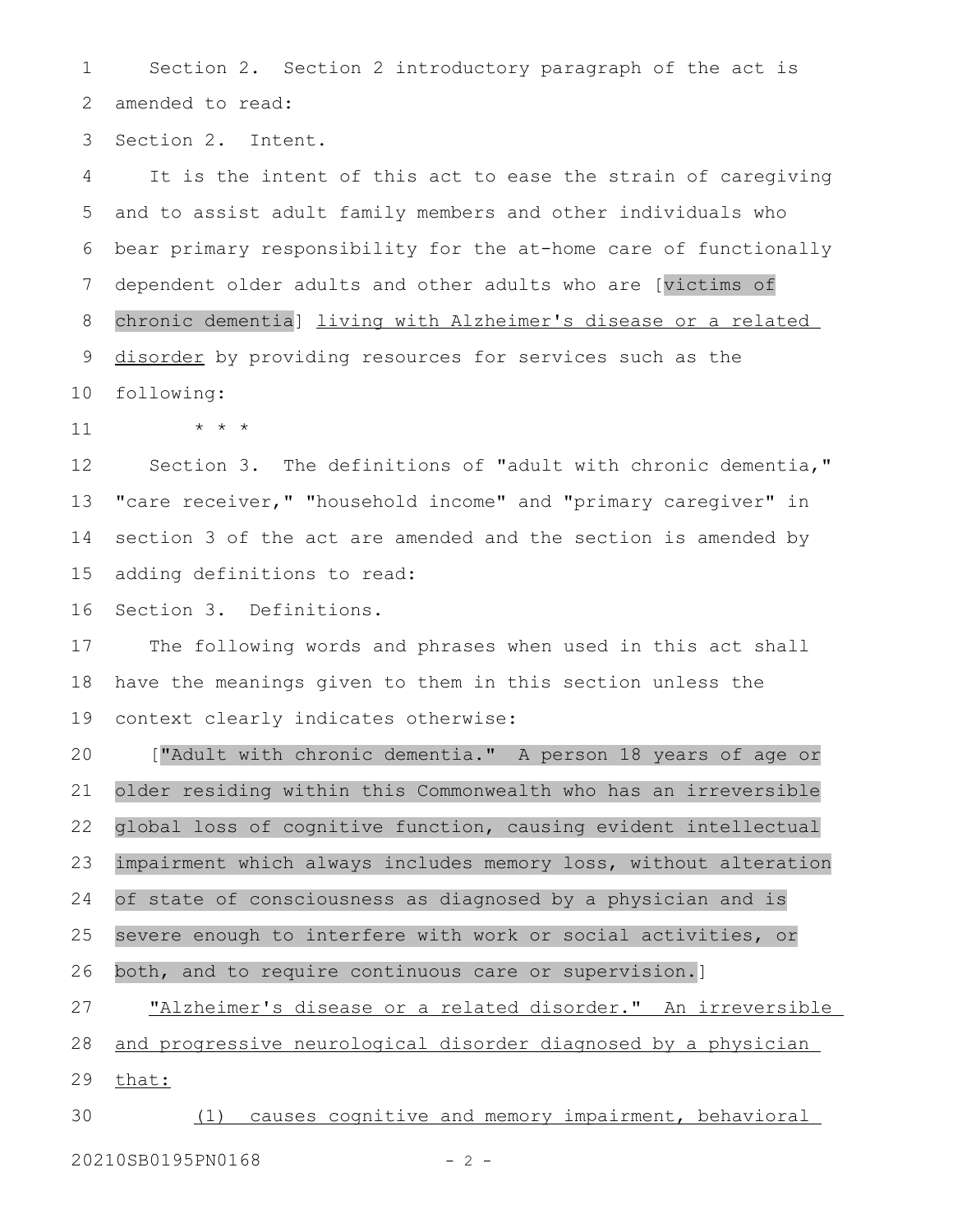| $\mathbf 1$ | and psychiatric problems and the loss of the ability to care    |
|-------------|-----------------------------------------------------------------|
| 2           | for oneself;                                                    |
| 3           | (2) is severe enough to interfere with work or social           |
| 4           | activities; and                                                 |
| 5           | requires continuous care or supervision.<br>(3)                 |
| 6           | $\star$ $\star$ $\star$                                         |
| 7           | "Care receiver." [A functionally dependent older adult or       |
| 8           | other adult with chronic dementia who is being cared for by a   |
| $\mathsf 9$ | primary caregiver.] Any of the following:                       |
| 10          | A functionally dependent older adult who is 60 years<br>(1)     |
| 11          | of age or older and cared for by a primary caregiver who is     |
| 12          | 18 years of age or older.                                       |
| 13          | An individual with Alzheimer's disease or a related<br>(2)      |
| 14          | disorder who is cared for by a caregiver 18 years of age or     |
| 15          | older.                                                          |
| 16          | (3) A child who is younger than 18 years of age who is          |
| 17          | cared for and resides with an older relative caregiver for a    |
| 18          | child.                                                          |
| 19          | An individual who is between 18 and 59 years of age,<br>(4)     |
| 20          | has a nondementia-related disability and is cared for and       |
| 21          | resides with an older relative caregiver for an individual      |
| 22          | with a disability.                                              |
| 23          | * * *                                                           |
| 24          | "Household income." The income of all members of the care       |
| 25          | receiver's household with the exception of a minor or dependent |
| 26          | student.                                                        |
| 27          | $\star$ $\star$ $\star$                                         |
| 28          | "Older relative caregiver for a child." An individual who       |
| 29          | satisfies all of the following criteria:                        |
| 30          | The individual is 55 years of age or older and<br>(1)           |
|             | 20210SB0195PN0168<br>$-3 -$                                     |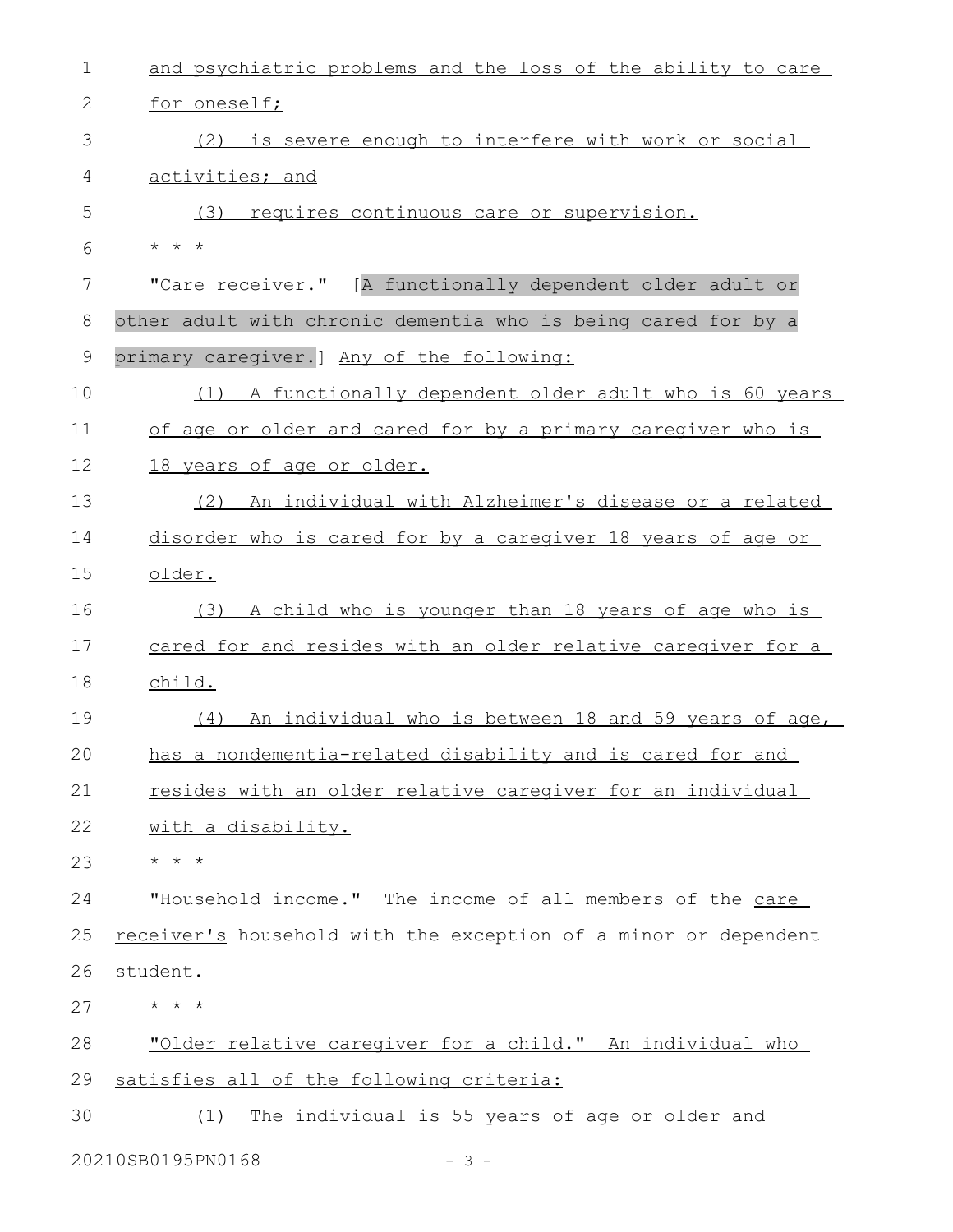| 1  | resides with a child who is younger than 18 years of age.        |
|----|------------------------------------------------------------------|
| 2  | The individual is the grandparent, step-grandparent<br>(2)       |
| 3  | or other relative, not including the biological or adoptive      |
| 4  | parent related by blood, marriage or adoption.                   |
| 5  | The individual is the primary caregiver of the child<br>(3)      |
| 6  | because the biological or adoptive parents are unable or         |
| 7  | unwilling to act as the primary caregiver of the child.          |
| 8  | (4) The individual has a legal relationship to the               |
| 9  | child, including legal custody, adoption or quardianship of      |
| 10 | the child, or is caring for the child in an informal manner.     |
| 11 | "Older relative caregiver for an individual with a               |
| 12 | disability." An individual who satisfies all of the following    |
| 13 | criteria:                                                        |
| 14 | The individual is 55 years of age or older.<br>(1)               |
| 15 | (2)<br>The individual cares for and resides with an              |
| 16 | individual with a disability who is no younger than 18 years     |
| 17 | of age and no older than 59 years of age.                        |
| 18 | The individual is the primary caregiver for the<br>(3)           |
| 19 | individual with a disability.                                    |
| 20 | (4) The individual is the parent, grandparent or other           |
| 21 | <u>relative of the individual with a disability by blood,</u>    |
| 22 | marriage or adoption.                                            |
| 23 | "Primary caregiver." [The one identified adult family member     |
| 24 | or other individual who has assumed the primary responsibility   |
| 25 | for the provision of care needed to maintain the physical or     |
| 26 | mental health of a care receiver and who does not receive        |
| 27 | financial compensation for the care provided. A substantiated    |
| 28 | case of abuse, neglect, exploitation, abandonment as defined in  |
| 29 | the act of November 6, 1987 (P.L.381, No.79), known as the Older |
| 30 | Adults Protective Services Act, or pursuant to any other civil   |
|    | 20210SB0195PN0168<br>$-4-$                                       |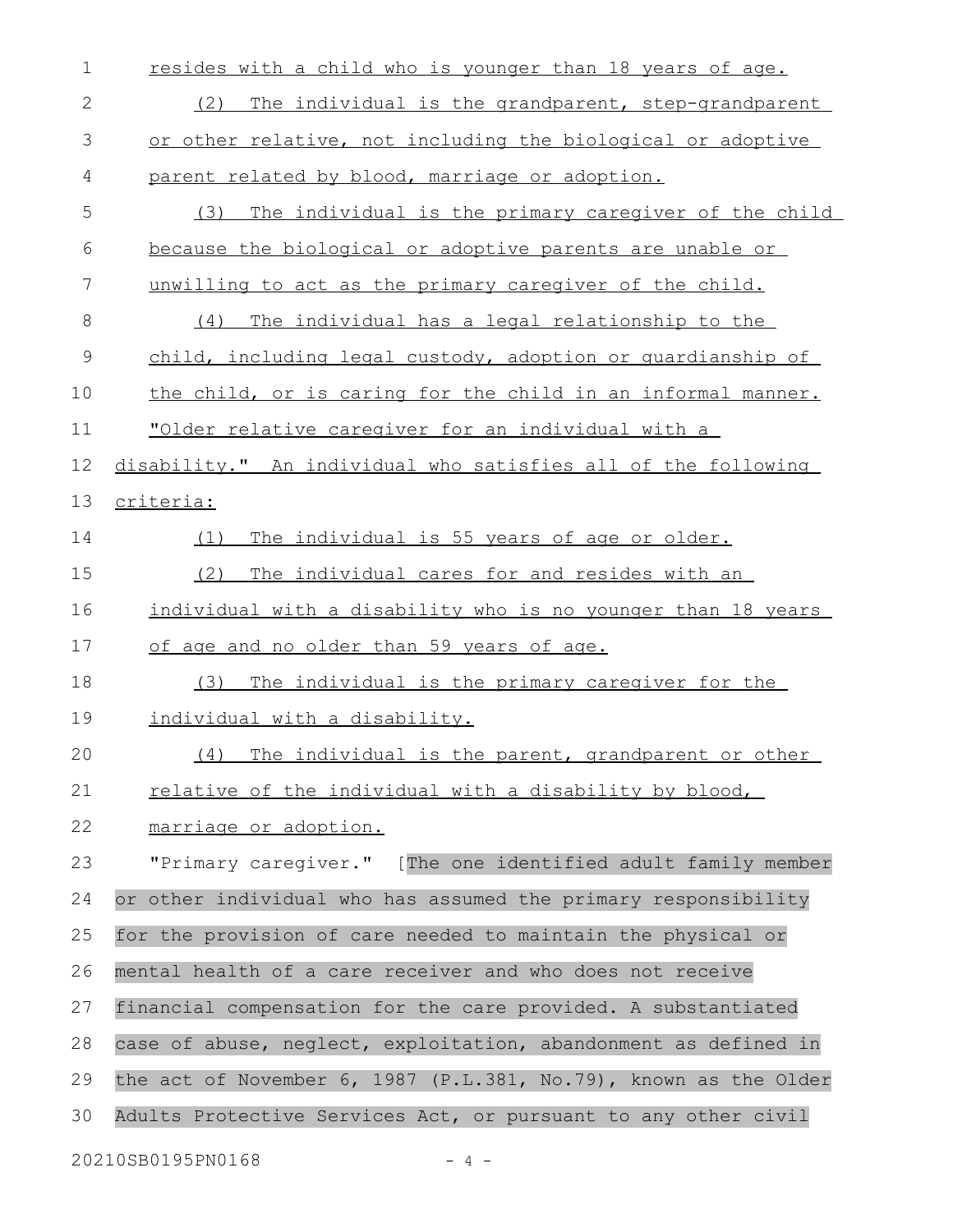or criminal statute regarding an older adult, shall prohibit a primary caregiver from receiving benefits under this act unless authorized by the department to prevent further abuse.] The one identified family member or other responsible individual who has primary responsibility for the provision of care, including the coordination of care and services needed to maintain the physical and mental health of the care receiver and who does not receive financial compensation for the care provided. \* \* \* Section 4. Sections  $4(b)(3)$ ,  $5(b)$ ,  $6$  and  $8$  of the act are amended to read: Section 4. Primary caregiver support program. \* \* \* (b) Authority.-- \* \* \* (3) After all eligibility criteria have been met, the department shall give priority in awarding assistance paid for by the State Lottery Fund to primary caregivers who provide care for a functionally dependent older adult [and an adult 60 years of age or older with chronic dementia, such as] and an older adult with Alzheimer's disease or a related disorder. \* \* \* Section 5. Reimbursements. \* \* \* (b) Maximum amounts.-- (1) The maximum amount available to a qualified primary caregiver whose care receivers' household income is under 200% of the Federal poverty guidelines shall be established by [regulation, but shall not exceed \$200 per month, ] the 20210SB0195PN0168 - 5 -1 2 3 4 5 6 7 8 9 10 11 12 13 14 15 16 17 18 19 20 21 22 23 24 25 26 27 28 29 30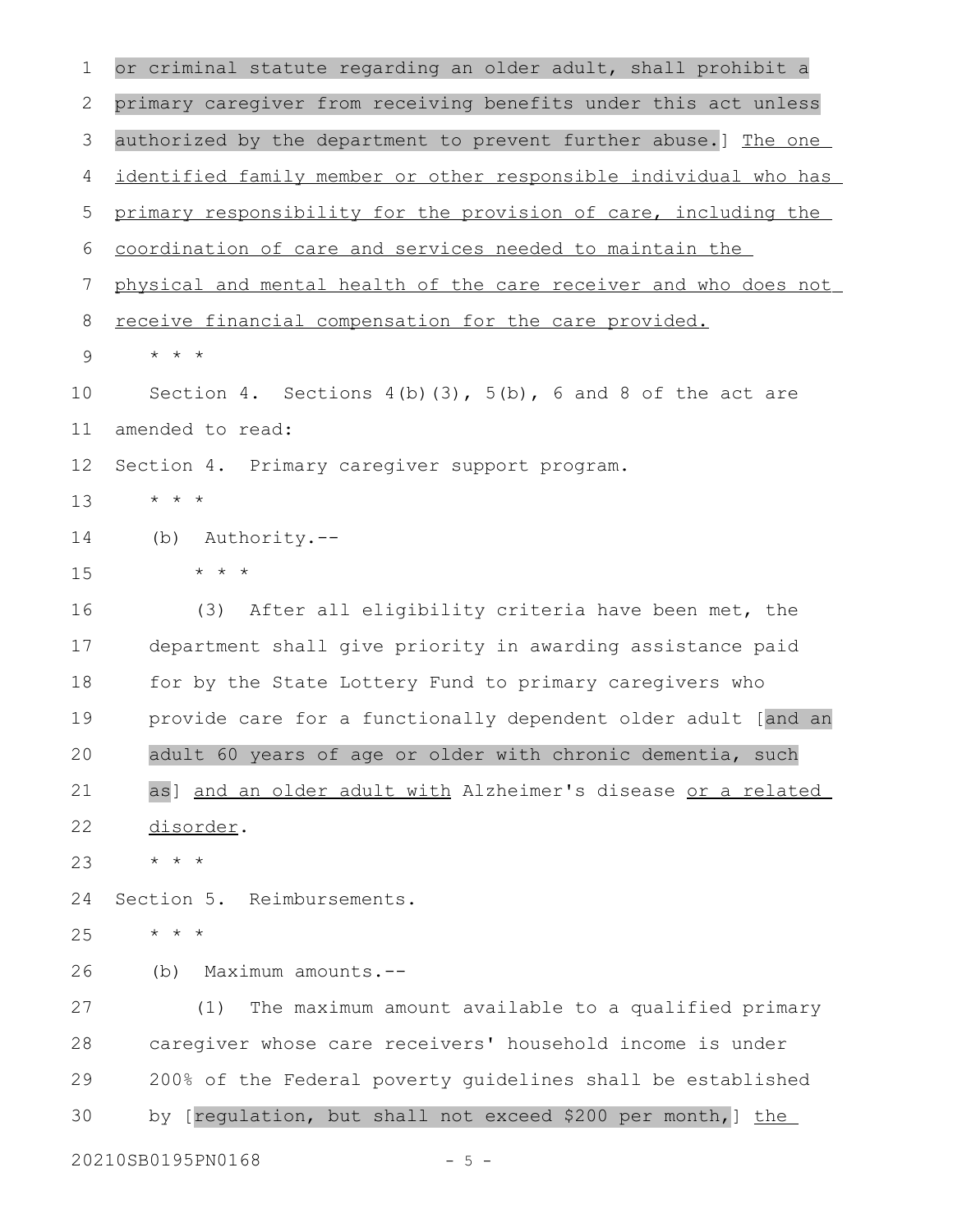department for out-of-pocket expenses incurred for services. 1

[described under section 4(c)(2) subject to the following:

(i) Except as otherwise provided under subparagraph (ii), in individual cases where there is a demonstrated need, the maximum amount available to a qualified primary caregiver may exceed \$200 but shall not be more than \$500. The need must be specifically documented in the care receiver's care plan. 3 4 5 6 7 8

(ii) Reimbursement under subparagraph (i) shall be limited to \$200 if an area agency on aging's average monthly reimbursement exceeds \$300 across its entire caregiver support program caseload.] 9 10 11 12

(2) The maximum amount available to a qualified primary caregiver whose care receivers' household income is under 200% of the Federal poverty guidelines shall be established by [regulation, but shall not exceed \$2,000] the department for the entire duration of the case, for expenses incurred for home modifications or assistive devices as described under section 4(c)(3). 13 14 15 16 17 18 19

\* \* \* 20

2

Section 6. Entitlement not created and prohibition. 21

(a) Entitlement not created.--Nothing in this act creates or provides any individual with an entitlement to services or benefits. Services under this act shall be made available only to the extent of the availability and level of appropriations made by the General Assembly. 22 23 24 25 26

(b) Prohibition.--A substantiated case of abuse, neglect, exploitation or abandonment under the act of November 6, 1987 (P.L.381, No.79), known as the Older Adults Protective Services Act, the act of October 7, 2010 (P.L.484, No.70), known as the 20210SB0195PN0168 - 6 -27 28 29 30